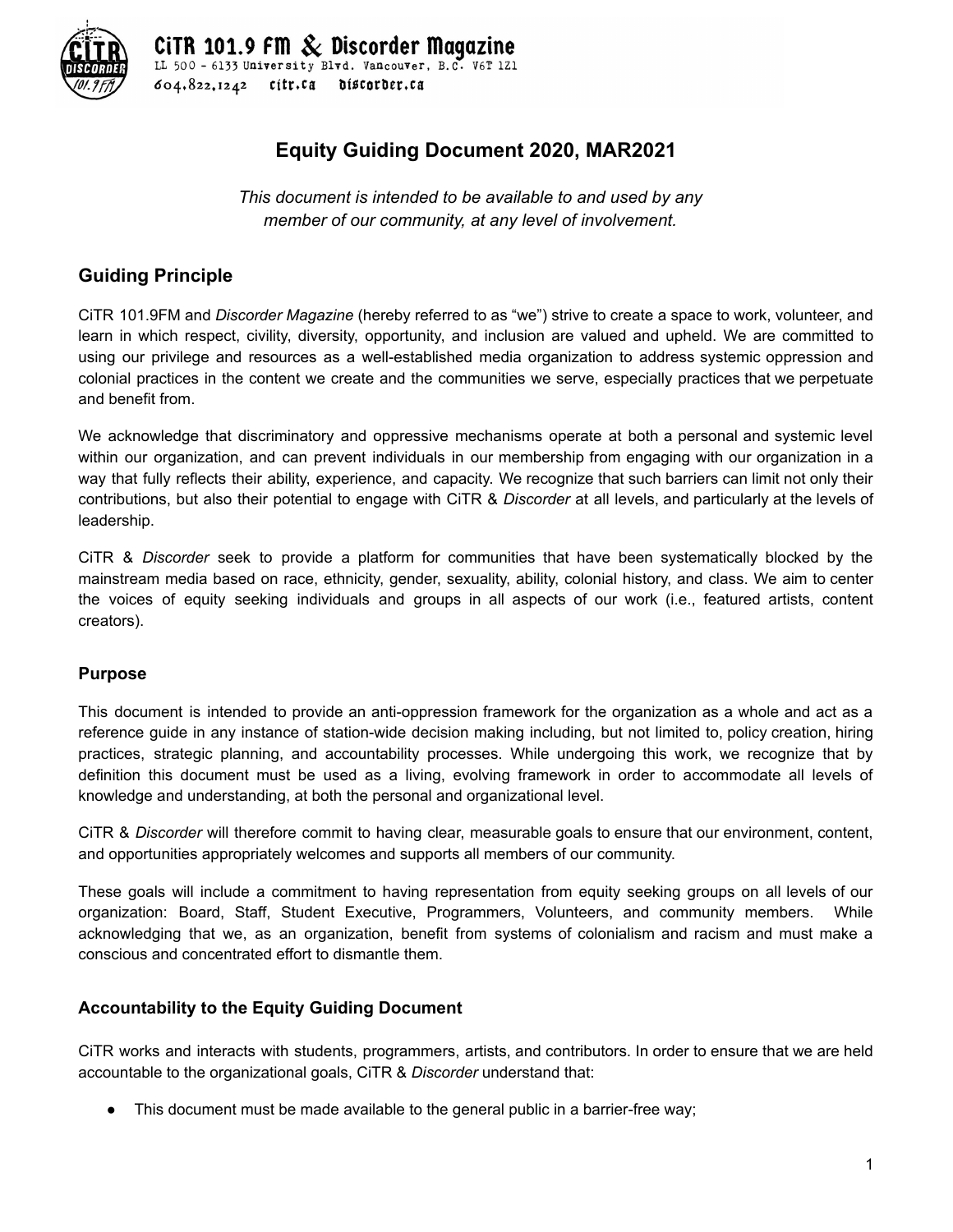- This document is read and understood by as many members as possible;
- That there must be a clear commitment from all members to ensure that CiTR and all individuals involved hold us and themselves accountable to the values and goals outlined in this document.

CiTR will conduct an annual equity audit, implemented by the Board of Directors, and publish its findings on our website's Accountability page.

This document will ensure that there is an Equity Committee chosen to review and evaluate policies and incidents as necessary. The first Equity Committee will be selected by the current Board of Directors and the Student Executive leadership; following iterations of the Equity Committee will be selected by existing members of the committee.

The Equity Committee will be composed of:

- A majority who is racialized, Indigenous, and/or disabled;
- A majority of members who are not in leadership positions at CiTR & *Discorder*;
- All will identify as a member of an equity seeking group;
- A mix of staff, volunteers, and general members;
- Be compensated financially for their work on the committee.

The operations and functions of the Equity Committee will be determined by the committee as its needs and capacity fluctuates.

## **CiTR &** *Discorder***'s Commitments to Equity**

#### *Leadership and Governance*

- The membership, staff, and leadership accurately reflects the range of groups that form our society;
- Our process to develop and select our leadership promotes equitable representation of our membership;
- Our governance and policy creation are organized and conducted in an accessible way so that all participants can contribute in a manner free from obstacles, barriers, and oppression.

## *Training*

- Adequate training for Staff and Leadership in anti-oppression and decolonizing practices;
- Provide training to our membership in producing responsible and ethical media content.

#### *Feedback and Review*

- Clear channels for feedback and communication with our membership and community at large, including options for people to provide feedback anonymously and town hall meetings attended by the Board of Directors;
- An effective process for resolving concerns and complaints that may arise from members' experience of unfair, inequitable, or oppressive treatment;